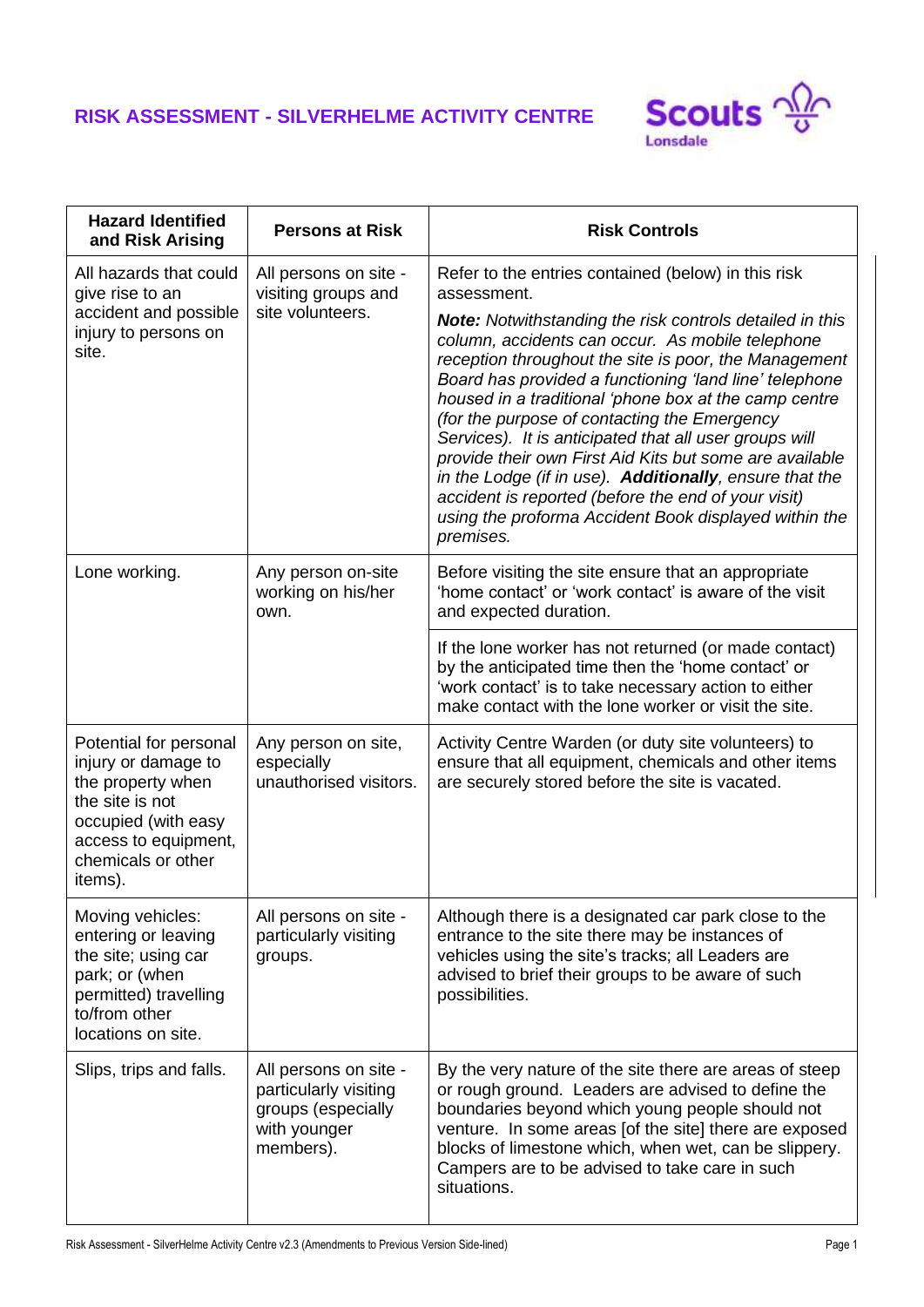| <b>Hazard Identified</b><br>and Risk Arising                               | <b>Persons at Risk</b>                                           | <b>Risk Controls</b>                                                                                                                                                                                                                                                                                                                                                                                                      |
|----------------------------------------------------------------------------|------------------------------------------------------------------|---------------------------------------------------------------------------------------------------------------------------------------------------------------------------------------------------------------------------------------------------------------------------------------------------------------------------------------------------------------------------------------------------------------------------|
| Slips, trips and falls<br>(continued).                                     |                                                                  | Of particular significance is the cliff face forming the<br>western boundary of the site. There is a fence at the<br>top [of the cliff] and Leaders are responsible of<br>advising their groups of the dangers of venturing too<br>far or attempting to climb any of the fences. Towards<br>the northern end of the cliff, by the Camp Fire, there is<br>a steep path; Leaders should set the boundaries in<br>this area. |
|                                                                            |                                                                  | The Activity Centre Warden is to ensure that the fence<br>at the top of the cliff is maintained to a satisfactory<br>condition.                                                                                                                                                                                                                                                                                           |
| Site equipment<br>(tools, grass cutters,<br>gas tank, other plant,<br>etc. | All persons on site -<br>particularly visiting<br>groups.        | Any tools, machinery or plant considered to be<br>potentially dangerous are to be kept locked away -<br>inaccessible to visitors. The Activity Centre Warden<br>will ensure all items are appropriately stored; no<br>equipment is to be left unattended.                                                                                                                                                                 |
|                                                                            |                                                                  | Any substances that are regarded as hazardous to<br>health [when used] are to be kept to a minimum;<br>stored securely; and used in accordance with<br>accepted procedures.                                                                                                                                                                                                                                               |
|                                                                            |                                                                  | The Activity Centre Warden is to provide working<br>parties/site volunteers with appropriate training /<br>supervision before using tools / machinery /<br>chemicals, etc.                                                                                                                                                                                                                                                |
|                                                                            |                                                                  | In those instances where training is a prerequisite to<br>operate equipment: all volunteers using such<br>equipment are to be up to date with the necessary,<br>specified training.                                                                                                                                                                                                                                       |
|                                                                            |                                                                  | As appropriate, the correct personal protective<br>equipment (PPE) is to be provided/worn.                                                                                                                                                                                                                                                                                                                                |
|                                                                            |                                                                  | Leaders are to remind their groups of the danger of<br>'investigating' any plant, fittings and fixtures.                                                                                                                                                                                                                                                                                                                  |
| Electrical and gas<br>installations.                                       | All persons on site -<br>visiting groups and<br>site volunteers. | Any faults or problems are to be reported to the duty<br>warden.                                                                                                                                                                                                                                                                                                                                                          |
|                                                                            |                                                                  | Repairs or alterations/additions to electrical circuits or<br>gas installations are to be carried out only by<br>tradespeople registered/certified by the appropriate<br>body/organisation.                                                                                                                                                                                                                               |
|                                                                            |                                                                  | All electrical and gas appliances are to be used for<br>their correct purpose. If in doubt about operating<br>procedures contact the duty warden.                                                                                                                                                                                                                                                                         |
|                                                                            |                                                                  | In particular, the Lodge cooker is to be used with<br>appropriate ventilation to the kitchen (extractor hood<br>fan switched on plus additional ventilation by opening<br>the kitchen window/external door).                                                                                                                                                                                                              |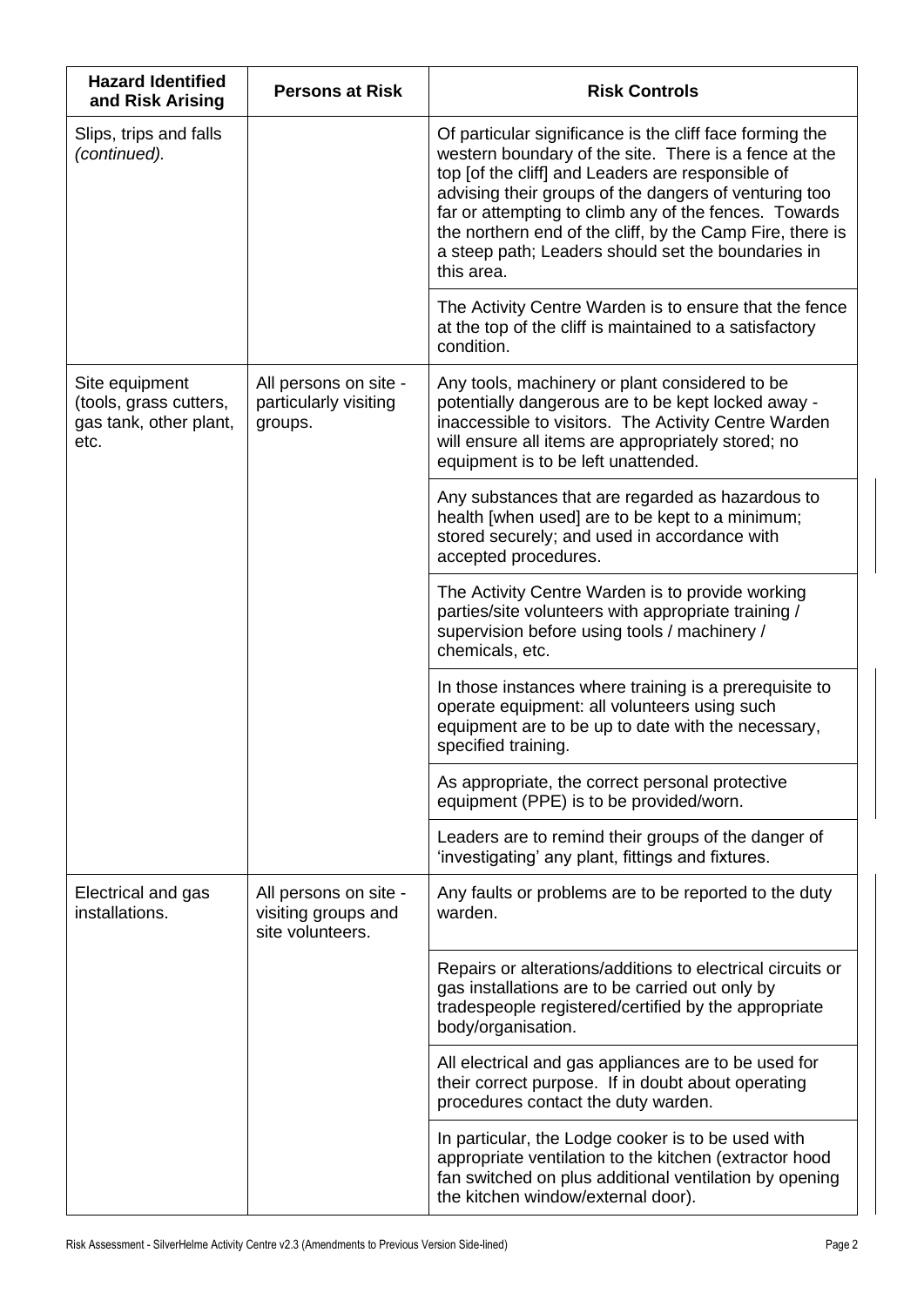| <b>Hazard Identified</b><br>and Risk Arising                                                          | <b>Persons at Risk</b>                                    | <b>Risk Controls</b>                                                                                                                                                                                                                                                                                   |
|-------------------------------------------------------------------------------------------------------|-----------------------------------------------------------|--------------------------------------------------------------------------------------------------------------------------------------------------------------------------------------------------------------------------------------------------------------------------------------------------------|
| Asbestos (used in<br>building construction)<br>- with the possibility<br>of developing<br>asbestosis. | All persons using the<br>Lodge.                           | A survey would indicate that there may be a limited<br>use of asbestos sheeting in the Lodge but it is<br>considered that the risks are very low if the material is<br>left undisturbed. The Activity Centre Warden is to be<br>consulted before any construction work is carried-out<br>in the Lodge. |
| Legionella bacteria -<br>with the possibility of<br>contracting<br>Legionella Disease.                | All persons using<br>water drawn on-site.                 | In view of the limited storage of water on site and the<br>ambient temperatures, conditions are not favourable<br>for any bacteria to multiply.                                                                                                                                                        |
|                                                                                                       |                                                           | Additionally, when not in use, the temperature of any<br>stored hot water will rapidly fall to conditions not<br>favourable for any bacteria to multiply.                                                                                                                                              |
|                                                                                                       |                                                           | A survey would indicate that water cannot stagnate<br>anywhere in the system (but as a precaution it would<br>be sensible to consider running cold water for a short<br>period before use at the start of a visit, especially in<br>the Lodge).                                                        |
|                                                                                                       |                                                           | Although unlikely, water droplets from showers is the<br>possible mechanism for the dispersal of any bacteria<br>(but as a precaution it would be sensible to consider<br>running hot water for a short period before use).                                                                            |
| Bunk beds.                                                                                            | All users of the<br>Lodge.                                | Centre staff to carry-out a regular safety review (both<br>to identify any possibility that users can slip/slide from<br>bunks and to check the rigidity of construction of the<br>beds).                                                                                                              |
|                                                                                                       |                                                           | Leaders are to brief their group that games and the<br>like are not appropriate activities any bedroom                                                                                                                                                                                                 |
| Any other items on<br>site.                                                                           | All persons on site.                                      | Leaders are to brief their groups not to attempt to<br>explore or use other items/fixtures around the site<br>(without appropriate supervision).                                                                                                                                                       |
| Trees.                                                                                                | All persons on site -<br>particularly visiting<br>groups. | The site will be inspected periodically for any<br>dangerous trees by the Activity Centre Warden and<br>expert advice sought, if required; remedial action will<br>be taken as necessary.                                                                                                              |
|                                                                                                       |                                                           | Some areas of the site may not be appropriate for<br>camping in high winds. A dynamic risk assessment is<br>to be maintained and campers moved if necessary.                                                                                                                                           |
|                                                                                                       |                                                           | Leaders are responsible for briefing their groups and<br>setting boundaries in relation to tree climbing.                                                                                                                                                                                              |
| Natural environment.                                                                                  | All persons on site -<br>particularly visiting<br>groups. | In addition to the hazards identified above, Leaders<br>should brief their group accordingly in relation to<br>insect stings/bites, nettle stings, toxic plants and the<br>like.                                                                                                                       |